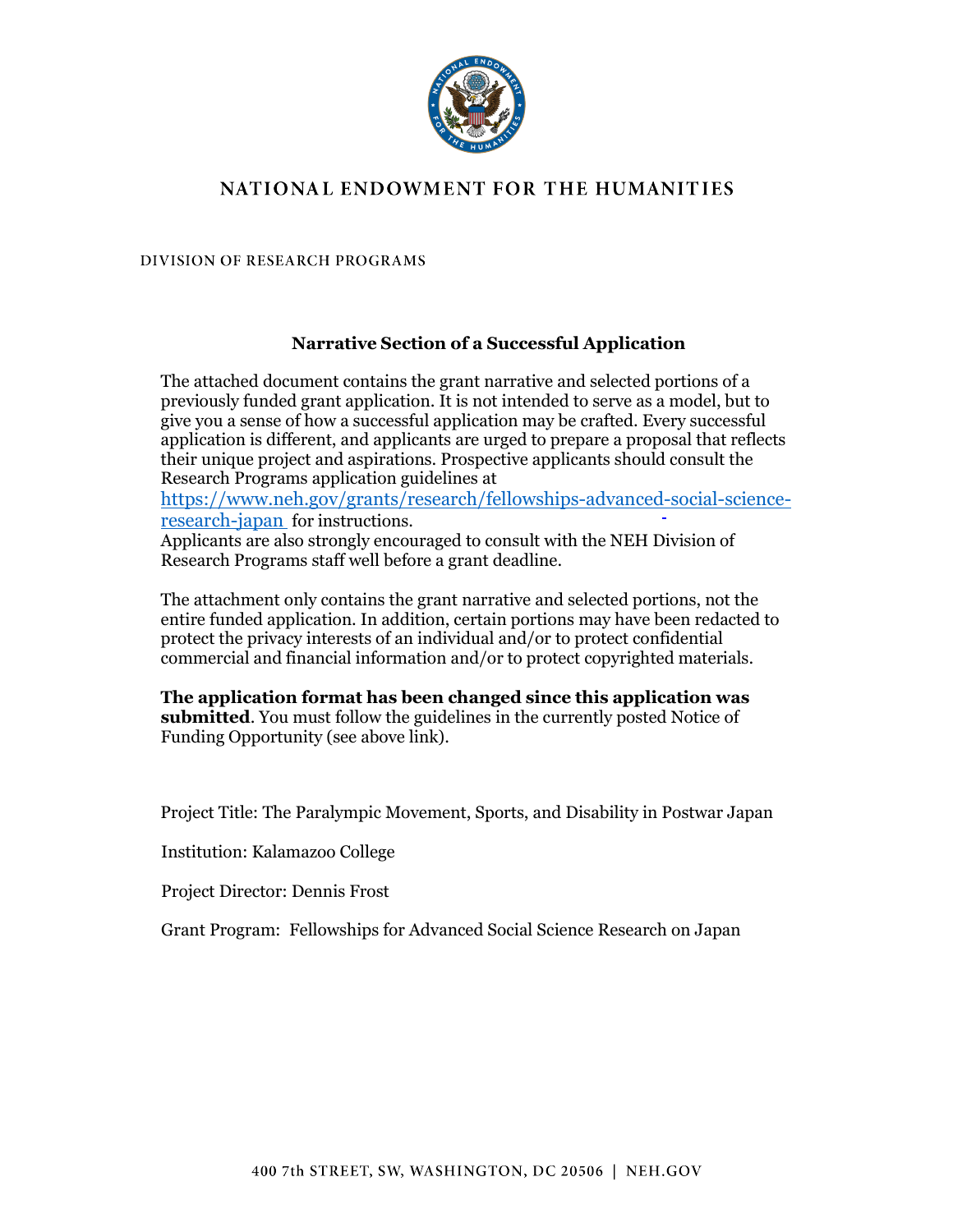### **The Paralympic Movement, Sports, and Disability in Postwar Japan**

During the post-World War II era, Japan's encounters with the Paralympic Movement transformed societal understandings of and approaches to the disabled body. Offering the first comprehensive study of the history and significance of the Paralympic Movement outside a Euro-American context, my book project examines this transformation of Japanese views of disability by analyzing discourses and practices surrounding five different international sporting events held in Japan for disabled athletes. Focusing on how and why Japan has engaged with international movements as it developed domestic approaches to disability, I argue that the impact of these sporting events for the disabled has extended well beyond the playing field in terms of both policies and perceptions. From the 1964 Paralympics, when organizers promoted changes in rehabilitation techniques, to Tokyo's successful 2020 Olympic bid, which has been tied to "barrier free" environments for Japan's aging population, sporting events in the postwar era have repeatedly served as forums for addressing the concerns of individuals with disabilities. The five events I examine have also had a disproportionate impact on popular understandings of disability in Japan because of their international scope and media prominence. Providing new insights on the culturally and historically contingent nature of disability in Japan and beyond, my studies of these events demonstrate how they have challenged some stigma associated with disability, while reinforcing or even generating others. Through analyses of institutional materials, close readings of media sources, and interviews with contemporary Japanese athletes, my project highlights the profound, though often ambiguous and overlooked, ways in which sports have shaped how disability has been perceived and addressed in postwar Japan.

#### Organization and Contribution

As outlined below, this NEH fellowship will allow me to conduct the remaining research in Japan and complete a full draft of my book manuscript. The final monograph will consist of five main chapters that offer case studies of different sporting events and their participants. Together, these case studies explain how and why disability sports emerged in Japan, how they have changed, and how that process has affected both social perceptions of and approaches to individuals with disabilities.

The first chapter examines the origins of the 1964 Tokyo Paralympics in the context of the broader history of disability in Japan. When a group of Japanese advocates for the disabled first raised the possibility of holding the 1964 Paralympic Games in Tokyo, government support and institutions promoting disability sports were lacking, and only a handful of people in Japan were aware that such sports existed. Given this environment, the 1964 Games offer a unique vantage point for exploring how promoters and the mass media introduced a national population to the Paralympic Movement and how those efforts affected individuals with disability. The exposure to international athletes and ideas afforded by the Tokyo Paralympics sparked initiatives aimed at developing more holistic approaches to rehabilitation in Japan and provided the groundwork for Japan's domestic disability sports movement, as exemplified most clearly by the creation of the Japan Sports Association for the Disabled and the establishment of the annual National Sports Meets for the Disabled in 1965. The Tokyo Games and especially their front-page media coverage also challenged longstanding Japanese social perceptions of the disabled as weak and dependent. At the same time, the Games' repeated emphasis on the rehabilitative role of sports reinforced less progressive notions that disability was an individual, medical issue, helping to establish stereotypes and patterns of representation still apparent in coverage of disability sports today.

Chapter two explores the role of Japanese organizers in the Far East and South Pacific Games for the Disabled (FESPIC), first held in Ōita prefecture in 1975. Dr. Nakamura Yutaka, a rehabilitation specialist and early advocate for disability sports, launched these Games to promote greater awareness about and opportunities for athletes with disabilities in Asia and the South Pacific, a goal that dovetailed with Japan's efforts to reassume a postwar leadership role in the region. Hosted by different countries on nine occasions until they were replaced by the Asian Para Games in 2010, the FESPIC Games were initially envisioned as simple rehabilitation-oriented events that could be held in countries even if they lacked established programs in disability sports. However, like the Paralympic Games with which they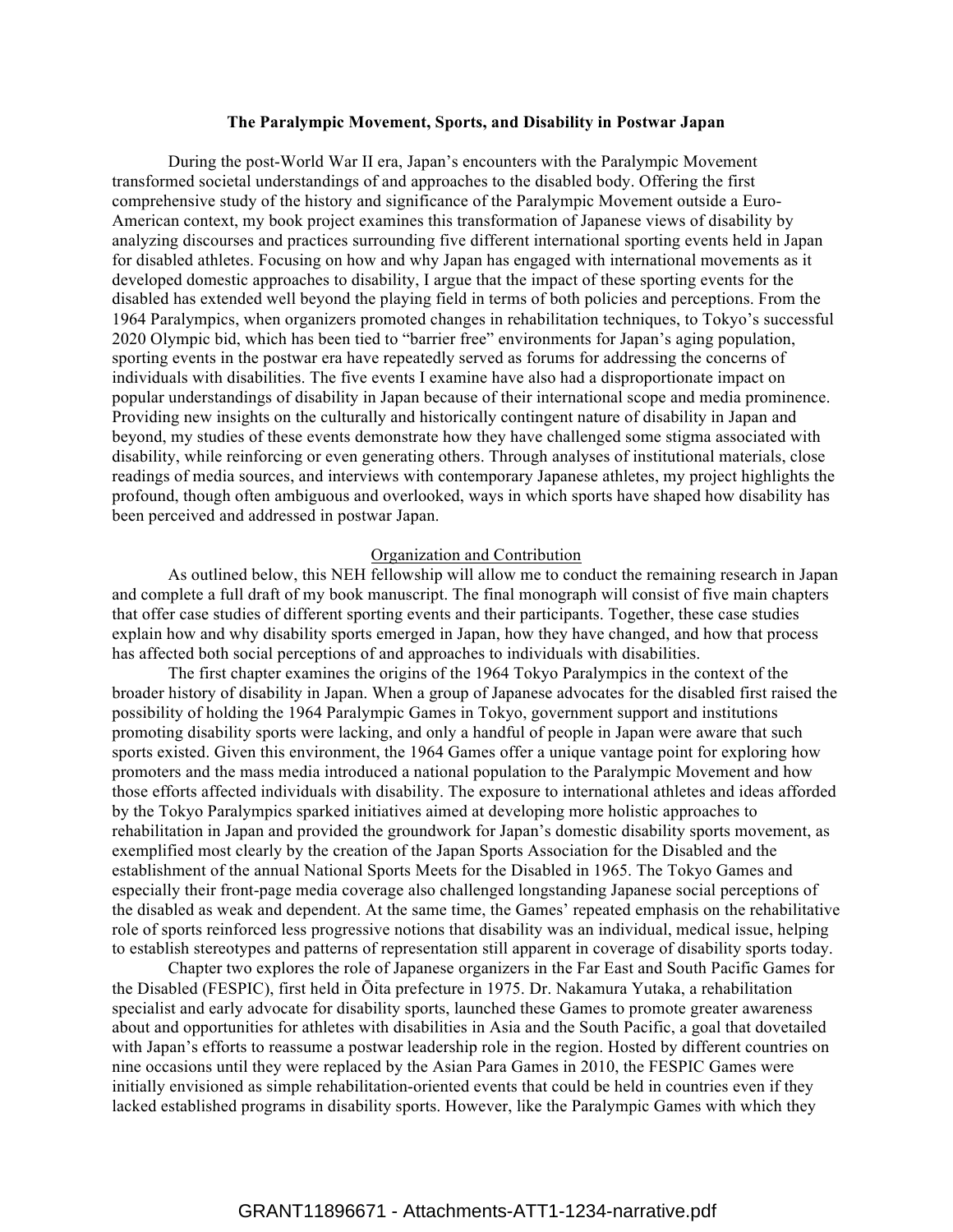were affiliated, they became increasingly oriented toward elite competition, generating new challenges and tensions in the process. Despite their significant place in the history of disability sports, the FESPIC Games have garnered little attention, a fact that underscores both the importance of understanding why some events have a larger impact than others and the necessity of moving beyond popular assumptions that hosting such events automatically equates to improvements for individuals with disabilities.

Focusing on the annual Ōita International Wheelchair Marathon, chapter three considers how Ōita prefecture's history as a hot-spring rehabilitation site and the work of activists such as Dr. Nakamura have transformed this peripheral prefecture—located 600 miles from Tokyo—into a center of disability sports. The founding of Ōita's Wheelchair Marathon in 1981 as the world's first event of its kind demonstrates the role that strategic local actions can play at the national and international levels. Yet the Marathon's origins as a response to local officials' unwillingness to allow wheelchair athletes to participate in a preexisting marathon highlight the challenges that disabled individuals have faced, even in one of Japan's more disability-friendly prefectures. Examinations of more than three decades' worth of local archival and media materials show the impact of this increasingly competitive and prestigious Marathon on disability-related policies and popular perceptions in Ōita, drawing attention to both the benefits and limitations of sports in effecting change, particularly at the local level.

The fourth chapter turns to Japan's second experience hosting the Paralympics, the 1998 Winter Games in Nagano. Unlike the Tokyo Games where organizers were starting almost from scratch, those in Nagano benefitted from thirty plus years of engagement with the Paralympic Movement, as well as recent changes in government policies inspired in part by international approaches to disability linked with the United Nations. Such policy developments help account for the increased government support, institutional growth, and widespread media coverage that made the 1998 Paralympics a watershed moment in Japan's history of disability. As important as these changes were, closer examinations of the media and the experiences of participants reveal less positive outcomes. While Nagano's sporting venues were lauded for accessibility, areas outside the event sites and the local transportation networks remained far from barrier free, frustrating participants and supporters. The expanded official and popular attention, too, proved mixed, as older rehabilitation-focused approaches increasingly clashed with athletes' desires to be viewed as elite competitors rather than inspirational examples of overcoming disability.

The book concludes with investigations of Japan's most recent efforts to host the Olympic and Paralympic Games, including the unsuccessful 2008 and 2016 bids from Osaka and Tokyo and the winning bid for the 2020 Games in Tokyo. These bids were all developed in accordance with new guidelines reflecting agreements between the International Olympic Committee and the International Paralympic Committee that have required potential hosts to outline their plans for both sets of Games. Tokyo, in particular, has taken its potential role as the first two-time Paralympic host quite seriously, actively integrating athletes with disabilities into the bid process and proposing significant improvements in accessibility both within and beyond the sporting venues. Plans for "universal design" in Tokyo clearly intersect with concerns about Japan's current demographic trends. At present, it remains to be seen whether the desire to make the city a model of accessibility for the Paralympics in 2020 can produce the financing and action to make those plans a reality and how such efforts will affect social perceptions of disability within and beyond Tokyo. The final chapter also explores the Paralympic Movement's growing use of web streaming, athletes' blogs, and other forms of new media, suggesting that these trends promise greater visibility and access, but they also have the potential to foster increased marginalization for disability sports and their participants in Japan.

As this brief overview suggests, this study addresses issues of interest to humanities scholars, social scientists, and general readers. It draws insights from and contributes to three fields in particular: Japanese studies, disability studies, and sports studies. In the Japan field, this book will offer the first scholarly account of its kind in either Japanese or English. It complements recent works on disability in English by Karen Nakamura (2006; 2013), Carolyn Stevens (2013), Misa Kayama and Wendy Haight (2014), and Lee Pennington (2015) by examining the previously overlooked role of sports in shaping Japanese approaches to disability at both the official and popular levels. I also build on the research of Japanese scholars exploring the relationships between sports and disability. Most Japanese works offer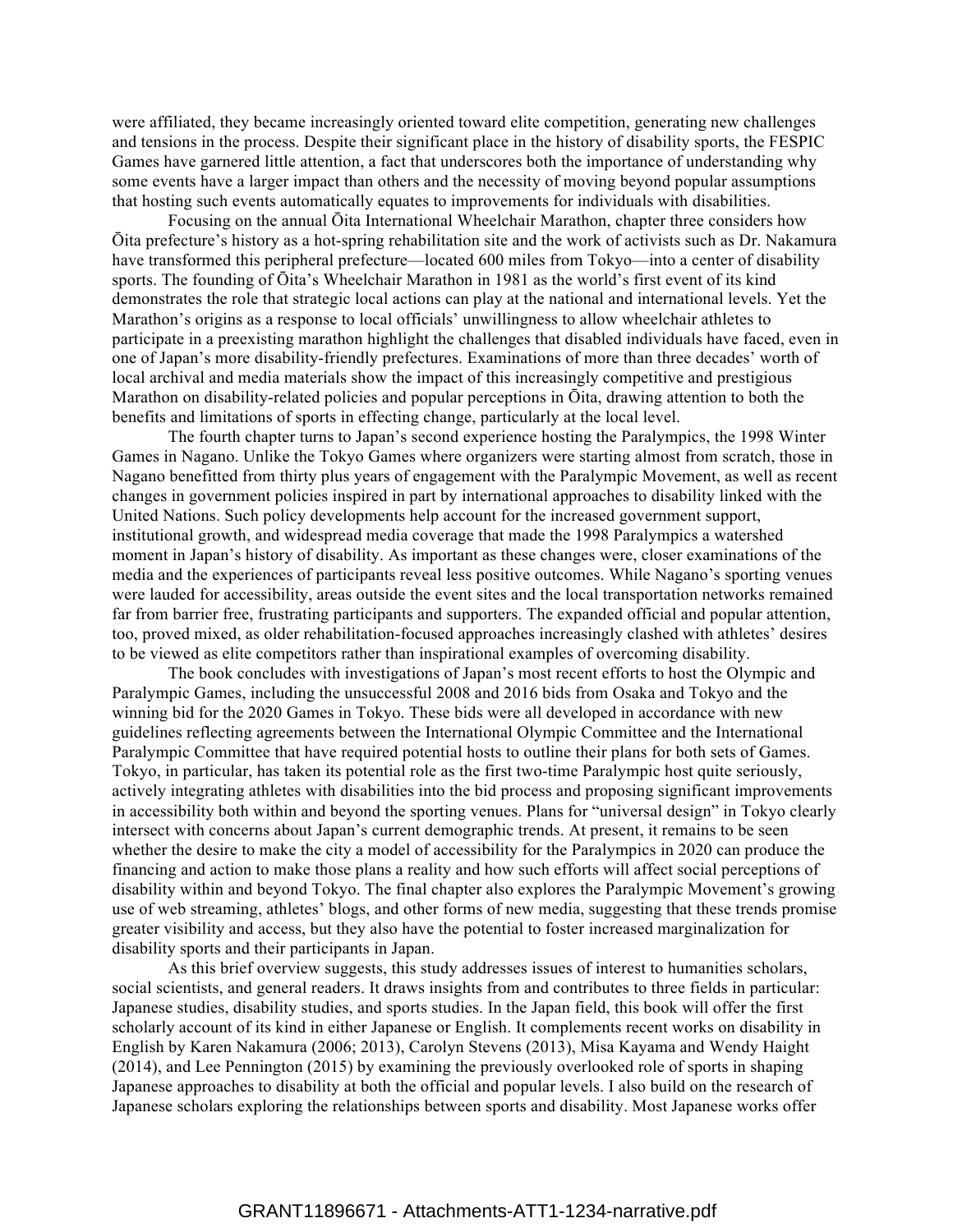accounts of particular sports, like Watari Tadashi's book on wheelchair basketball (2012), or introductory descriptions of the Paralympics and disability sports (Takahashi Akira 2004; Ito Kazuko 2012).

Indeed, one benefit of this project is its potential for raising awareness in disability studies and sports studies about research on Japan, since both fields have tended to concentrate on Euro-American issues and contexts. By focusing on disability sports in Japan, this study offers a critical reminder that such "universals" as the body, disability, and sports are interpreted and addressed in culturally and historically specific ways. My work, however, does more than introduce a non-Western perspective. Because sports have played a central role in shaping how societies understand the human body, this study's consideration of the ways in which disability sports have challenged—and at times reinforced normative perceptions of the body contributes to ongoing efforts in disability studies to interrogate the social construction of disability. My emphasis on sports and the evolving representations of disability associated with them helps explain the roots and resilience of stereotypes that continue to influence understandings of disability today. My research also brings renewed attention to the impact of "mega events" on their host sites. While scholars in sports studies have generally focused on the economic, political, or environmental impacts of large-scale sporting events, I demonstrate that such events have proven a mixed blessing for Japan's disabled population; they have generated significant debate aimed at improving policies and changing popular understandings, but for a variety of reasons examined in my study, changes in policies and perception have not always been fully realized. Finally, my work makes the case for viewing disability sports in a broader historical context. Aside from a handful of works (Steve Bailey 2008; Ian Brittain 2010), much of the scholarship on the Paralympics and disability sports addresses contemporary events and athletes. At a time when scholars, activists, and such organizations as the United Nations are actively promoting "Sports for Development" in countries around the world, it is critical to understand the benefits, challenges, and unforeseen consequences of earlier and ongoing efforts to use sports to promote change. In many ways, the introduction and diffusion of disability sports in Japan can be seen as a success story, but it is a complex success that merits careful examination.

### Competencies, Work Plan, and Dissemination

My study of the history and impact of disability sports in Japan builds on my previous research. My dissertation and first book, *Seeing Stars: Sports Celebrity, Identity, and Body Culture in Modern Japan*, traced the emergence and evolution of sports celebrity in Japan, focusing on the ways in which sports stars have shaped Japanese perceptions of their bodies and their relationships to the nation-state. Using materials gathered during a short-term research trip to Japan, I have published two essays on the Tokyo Paralympics, including a prize-winning article, and I will be presenting a portion of chapter four on the Nagano Games at an Asian studies conference in June 2015. I was recently awarded an NEH Summer Stipend for 2015 to conduct focused archival work in Tokyo and Ōita, Japan and write drafts of chapters two and three. A twelve-month Fellowship for Advanced Social Science Research on Japan will allow me to conduct the remaining research and complete my manuscript during my 2016-17 sabbatical.

During the fellowship term, I will spend six months in Japan, with the remaining time in Michigan. Because most of the archival research will be completed during summer 2015, my time in Japan will focus on interviewing contemporary Japanese athletes and gathering materials on the upcoming 2020 Paralympics. My previous and ongoing interactions with the Japanese Sports Association for the Disabled and my fluency with written and spoken Japanese will facilitate this phase of the research. While in Japan, I will also revise my existing articles and talks to complete chapters one and four, taking advantage of resources at Waseda University in Tokyo where I completed my dissertation research and plan to affiliate during this visit. After returning home, my current, renewable affiliation with the Center for Japanese Studies at the University of Michigan will aid me as I polish earlier drafts of chapters two and three and complete the final chapter, the introduction, and the conclusion.

Completing the manuscript during my sabbatical year will leave me ideally positioned to shepherd the book through the peer-review and publication process in advance of the 2020 Tokyo Games. Prior to the book's publication, I intend to share my findings with general audiences via new and traditional media and at academic conferences associated with the three fields my project addresses.